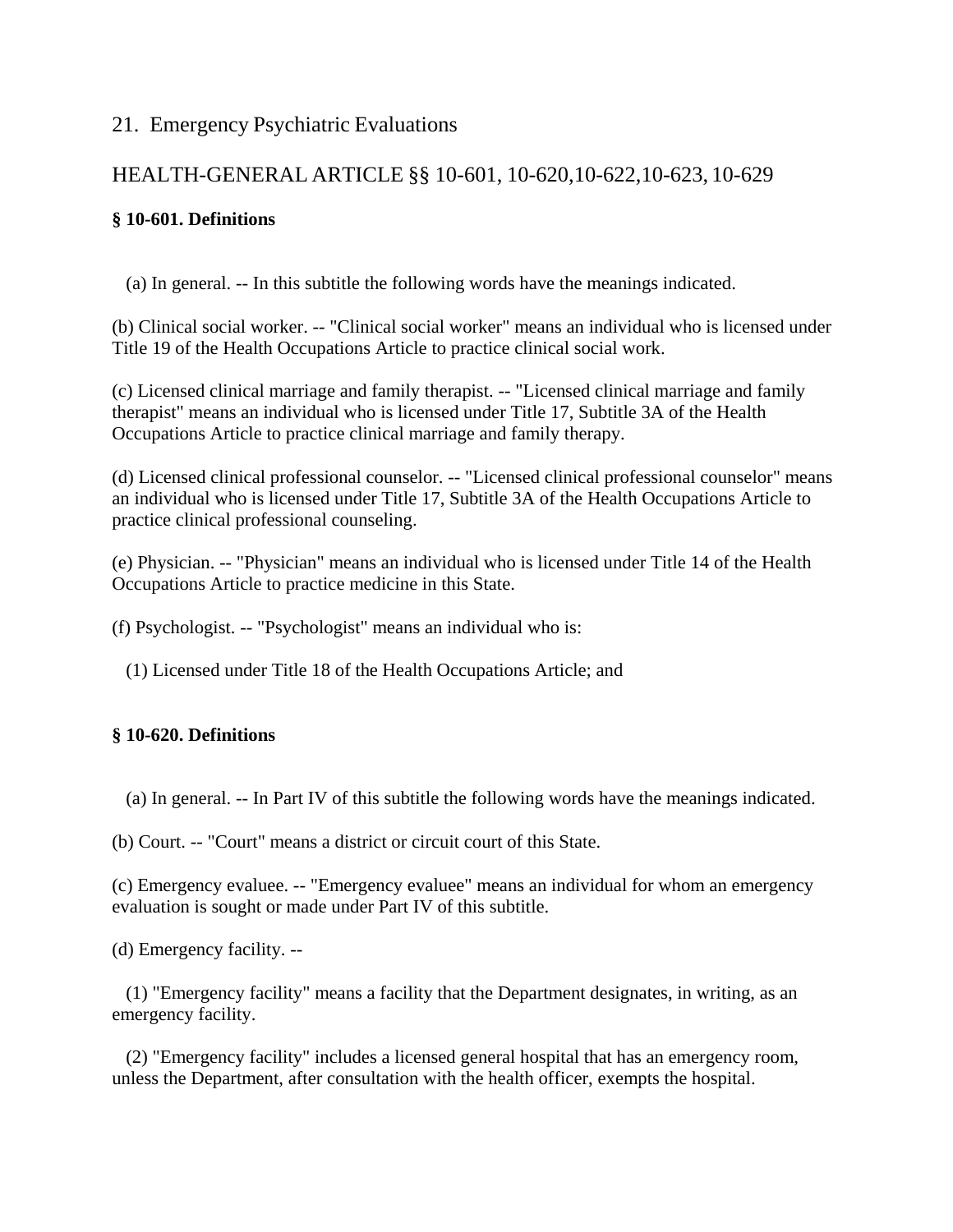(e) Mental disorder. --

(1) "Mental disorder" means the behavioral or other symptoms that indicate:

(i) To a lay petitioner who is submitting an emergency petition, a clear disturbance in the mental functioning of another individual; and

(ii) To the following health professionals doing an examination, at least one mental disorder that is described in the version of the American Psychiatric Association's "Diagnostic and Statistical Manual -- Mental Disorders" that is current at the time of the examination:

1. Physician;

- 2. Psychologist;
- 3. Clinical social worker;
- 4. Licensed clinical professional counselor;
- 5. Clinical nurse specialist in psychiatric and mental health nursing (APRN/PMH);
- 6. Psychiatric nurse practitioner (CRNP-PMH); or
- 7. Licensed clinical marriage and family therapist.
- (2) "Mental disorder" does not include intellectual disability.

(f) Peace officer. -- "Peace officer" means a sheriff, a deputy sheriff, a State police officer, a county police officer, a municipal or other local police officer, or a Secret Service agent who is a sworn special agent of the United States Secret Service or Department of Homeland Security authorized to exercise powers delegated under 18 U.S.C. § 3056.

#### **§ 10-622. Petition for emergency evaluation**

(a) Petition authorized. -- A petition for emergency evaluation of an individual may be made under this section only if the petitioner has reason to believe that the individual:

(1) Has a mental disorder; and

(2) The individual presents a danger to the life or safety of the individual or of others.

(b) Petitioners; basis for petition. --

(1) The petition for emergency evaluation of an individual may be made by: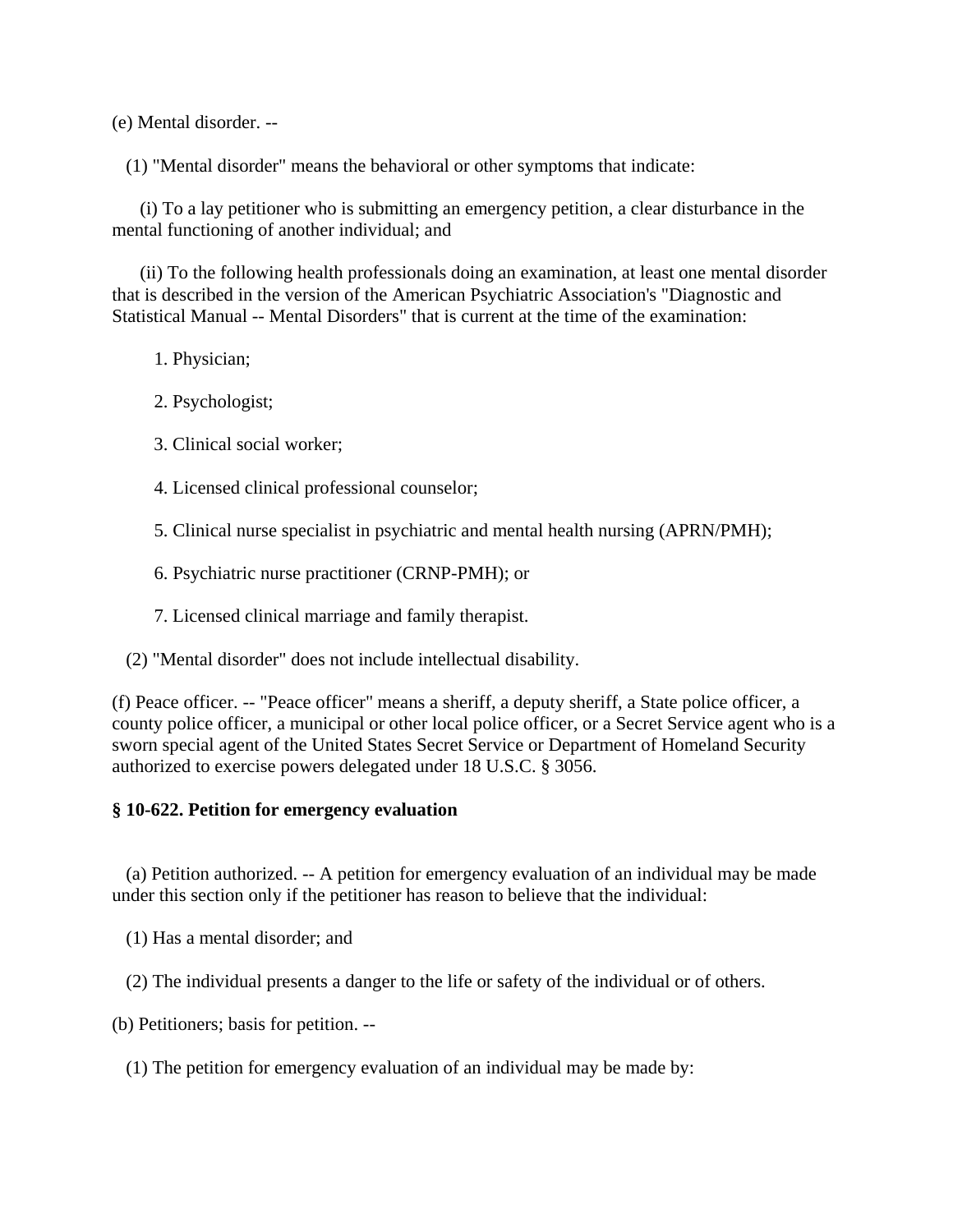(i) A physician, psychologist, clinical social worker, licensed clinical professional counselor, clinical nurse specialist in psychiatric and mental health nursing, psychiatric nurse practitioner, licensed clinical marriage and family therapist, or health officer or designee of a health officer who has examined the individual;

(ii) A peace officer who personally has observed the individual or the individual's behavior; or

(iii) Any other interested person.

(2) An individual who makes a petition for emergency evaluation under paragraph (1)(i) or (ii) of this subsection may base the petition on:

(i) The examination or observation; or

(ii) Other information obtained that is pertinent to the factors giving rise to the petition.

(c) Contents of petition. --

(1) A petition under this section shall:

(i) Be signed and verified by the petitioner;

(ii) State the petitioner's:

1. Name;

2. Address; and

3. Home and work telephone numbers;

(iii) State the emergency evaluee's:

1. Name; and

2. Description;

(iv) State the following information, if available:

1. The address of the emergency evaluee; and

2. The name and address of the spouse or a child, parent, or other relative of the emergency evaluee or any other individual who is interested in the emergency evaluee;

(v) If the individual who makes the petition for emergency evaluation is an individual authorized to do so under subsection  $(b)(1)(i)$  of this section, contain the license number of the individual;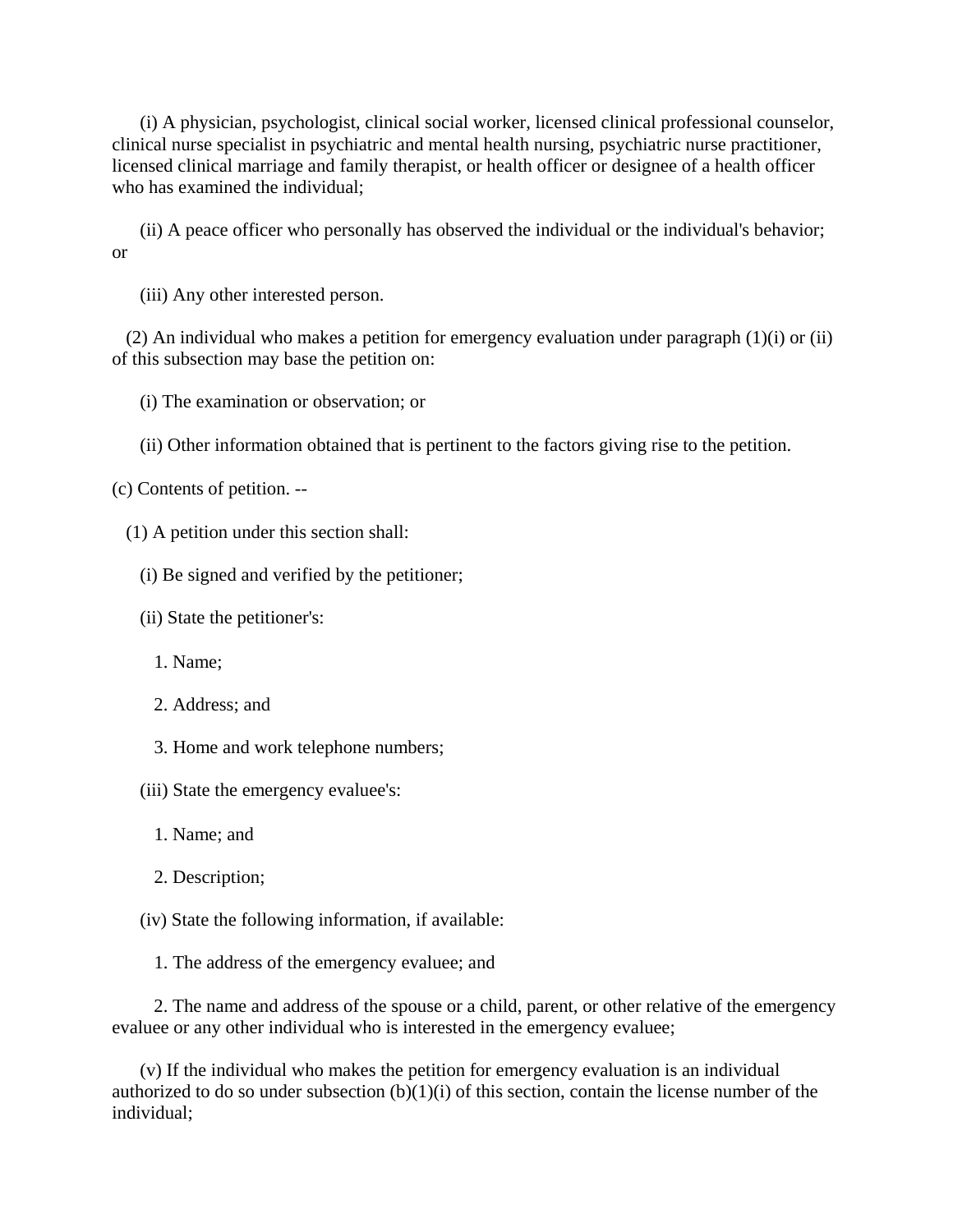(vi) Contain a description of the behavior and statements of the emergency evaluee or any other information that led the petitioner to believe that the emergency evaluee has a mental disorder and that the individual presents a danger to the life or safety of the individual or of others; and

(vii) Contain any other facts that support the need for an emergency evaluation.

(2) The petition form shall contain a notice that the petitioner:

- (i) May be required to appear before a court; and
- (ii) Makes the statements under penalties of perjury.

(d) Giving to peace officer; explanation by peace officer. --

(1) A petitioner who is a physician, psychologist, clinical social worker, licensed clinical professional counselor, clinical nurse specialist in psychiatric and mental health nursing, psychiatric nurse practitioner, licensed clinical marriage and family therapist, health officer, or designee of a health officer shall give the petition to a peace officer.

- (2) The peace officer shall explain to the petitioner:
	- (i) The serious nature of the petition; and
	- (ii) The meaning and content of the petition.

#### **§ 10-623. Action on petition of lay petitioner**

(a) Court review. -- If the petitioner under Part IV of this subtitle is not a physician, psychologist, clinical social worker, licensed clinical professional counselor, clinical nurse specialist in psychiatric and mental health nursing, psychiatric nurse practitioner, licensed clinical marriage and family therapist, health officer or designee of a health officer, or peace officer, the petitioner shall present the petition to the court for immediate review.

(b) Endorsement. -- After review of the petition, the court shall endorse the petition if the court finds probable cause to believe that the emergency evaluee has shown the symptoms of a mental disorder and that the individual presents a danger to the life or safety of the individual or of others.

(c) Failure to find probable cause. -- If the court does not find probable cause, the court shall indicate that fact on the petition, and no further action may be taken under the petition.